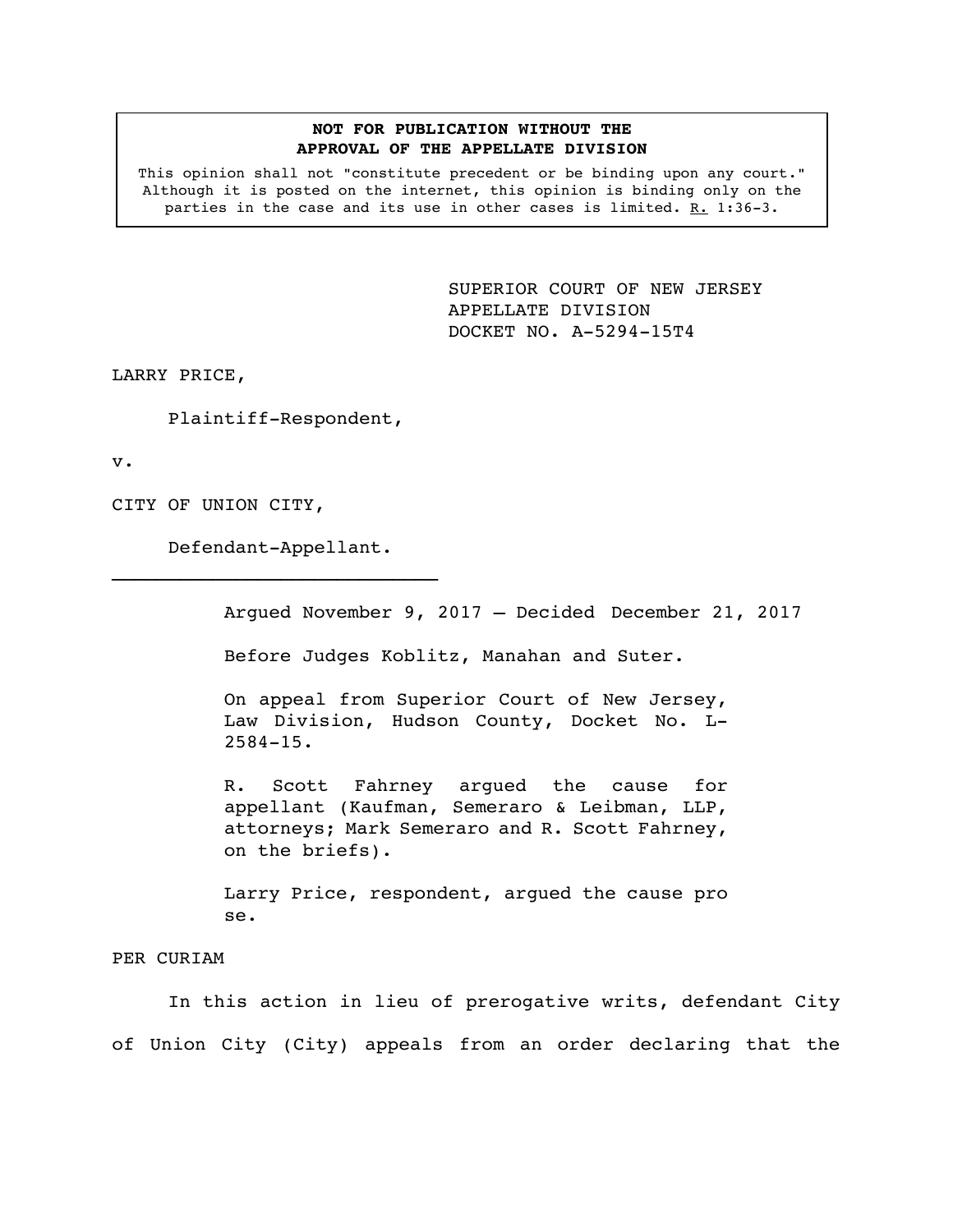Board of Commissioners' (Commissioners) May 5, 2015 resolution and June 30, 2015 redevelopment plan are null and void. We reverse.

In August 2014, the Commissioners adopted a resolution authorizing the Union City Planning Board (Board) to conduct a preliminary investigation and report to determine whether the property designated as Block 210, Lots 11-16 constituted an area in need of redevelopment according to the criteria set forth in N.J.S.A. 40A:12A-5 of the Local Redevelopment and Housing Law (LRHL), N.J.S.A. 40A:12A-1 to -73. The investigation was conducted by Community Housing & Planning Associates, Inc., the City's professional planning consultant. David Spatz, the City Planner, prepared the Redevelopment Area Report (Report) for the Board on behalf of Community Housing. The Report outlined the criteria for redevelopment per N.J.S.A. 40A:12A-5, as well as Spatz's evaluation and conclusion for redevelopment of the area under N.J.S.A. 40A:12A-5(d), (e) and (h).

Lots 11 through 14 consist of a parking lot**.** The parish rectory for St. John's Lutheran Church occupies Lots 15 and 16. Both the rectory and parking lot are owned and utilized by the church. Public use of the parking lot is permitted by the church on a donation basis.

In preparation of the Report, Spatz indicated that "[s]everal research methods were utilized, including a physical inspection

2 A-5294-15T4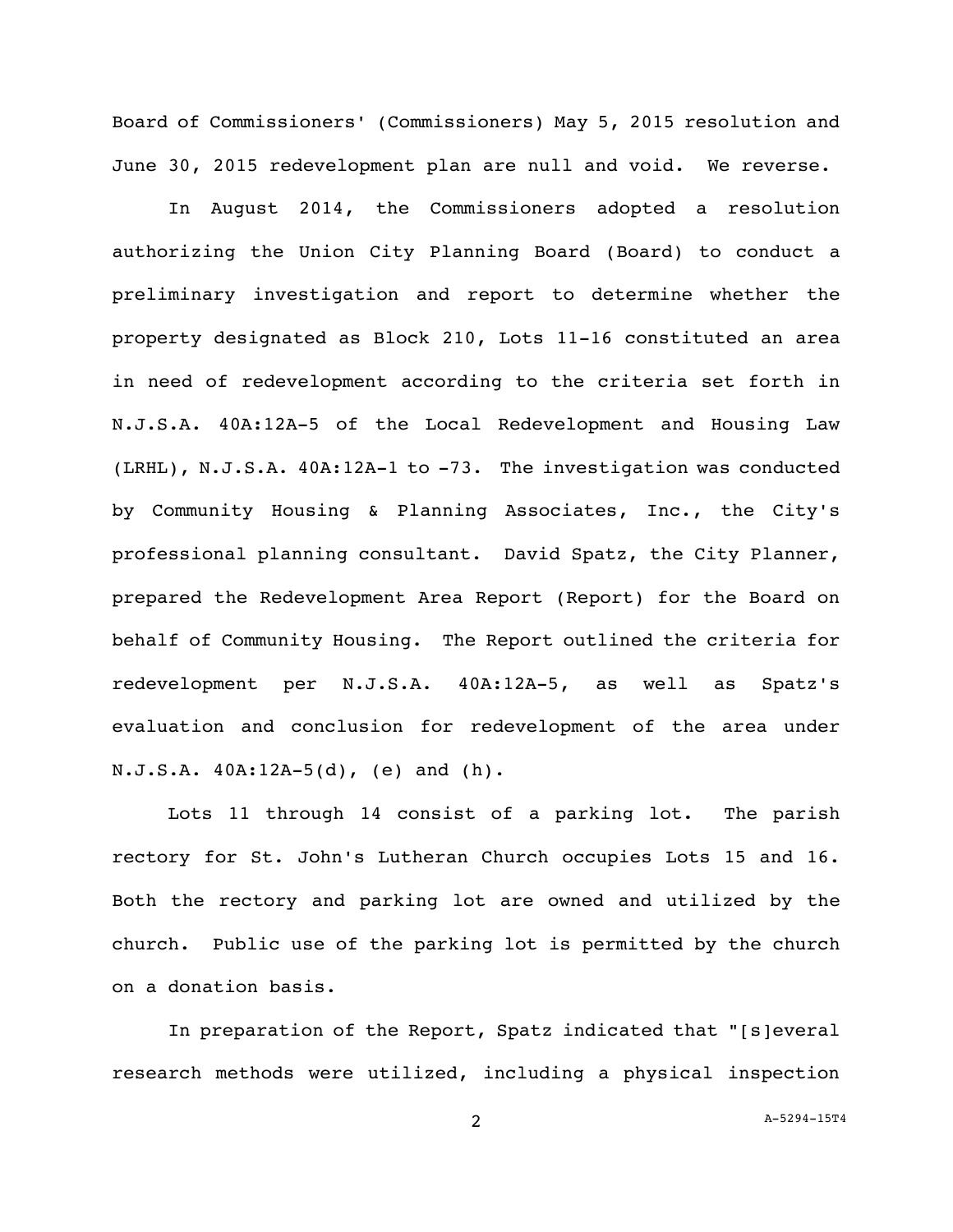of the properties and structures . . . a review of the existing land use for the property, review of zoning and planning documents, as well as a review of [the] City's tax, police and building records for the area." The Report described Lots 15 and 16 as:

> contain[ing] a [four-]story dwelling in fair condition; the building is being utilized as the parish house for the adjacent church. The building is over 100 year[s] old which indicates many of the electrical, plumbing and heating systems may not meet current building codes and may be in need of repair or replacement. The age of the building also indicates the probably [sic] presence of lead based paint. An interior inspection noted that there was a significant leak in the basement caused by cracks in the foundation wall.

A municipal governing body may conclude by resolution that a

delineated area is in need of redevelopment if:

d. Areas with buildings or improvements which, by reason of dilapidation, obsolescence, overcrowding, faulty arrangement or design, lack of ventilation, light and sanitary facilities, excessive land coverage, deleterious land use or obsolete layout, or any combination of these or other factors, are detrimental to the safety, health, morals, or welfare of the community.

. . . .

h. The designation of the delineated area is consistent with smart growth planning principles adopted pursuant to law or regulation.

[N.J.S.A. 40A:12A-5(d), (h).]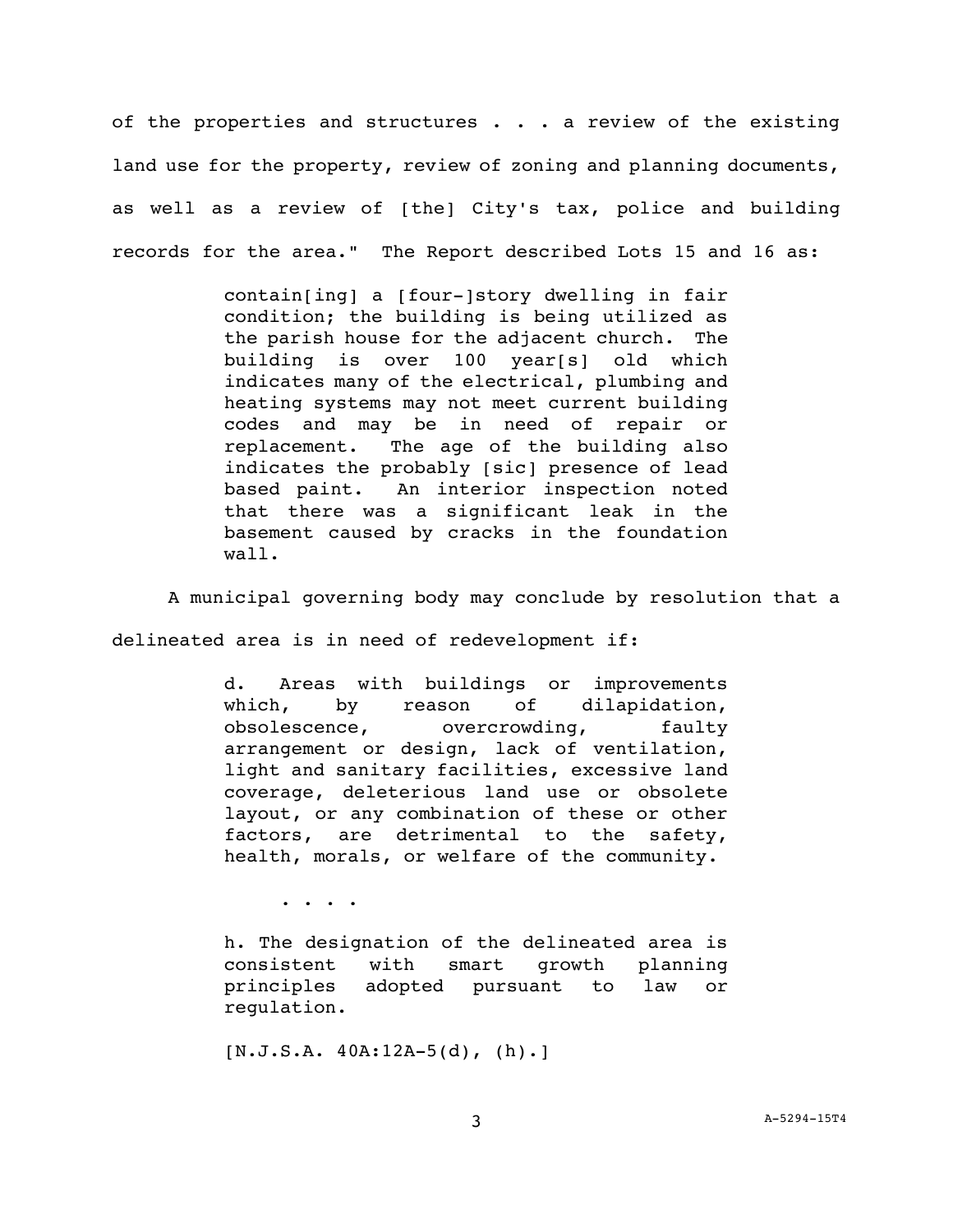The Report concluded that three criteria of N.J.S.A. 40A:12A-5 were met: criterion (d), due to the age and dilapidation of the property; criterion (e), due to the growing or total lack of proper utilization of areas; and criterion (h), as in accordance with smart growth principles. $<sup>1</sup>$ </sup>

In March 2015, the Board held a hearing to review the Report and determine if the statutory criteria for redevelopment were satisfied. The Board heard testimony from Spatz and the plaintiff, Larry Price.

Spatz testified regarding the criteria and the determinations relative to those criterion noted in the Report. Spatz testified that the property met criterion (d), as the basement flooding would affect the electrical system in the building; the probable presence of lead paint was a danger to the occupants; and the potential for collapse due to the cracked foundation was dangerous. Spatz cited to the public policy benefit affordable housing provided through redevelopment, and the City's own master plan objectives. Concerning criterion (h), Spatz testified that the City is located in Planning Area A-1 (PA-1) of the State's Development and Redevelopment Plan, which promotes smart growth.

i<br>L

The City does not appeal the court's holding relating to criterion (e).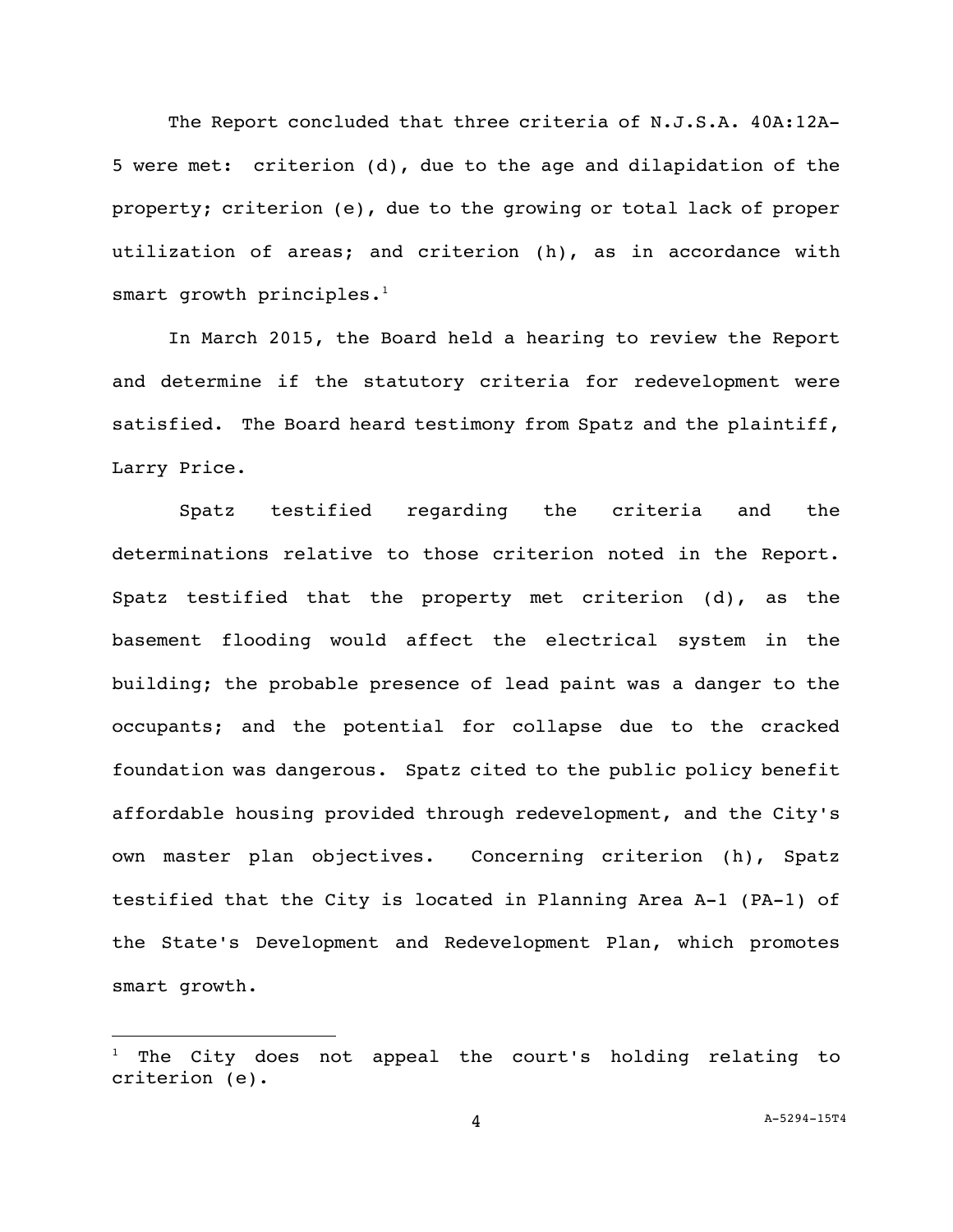Price testified that although the condition of the building was a concern, it was not detrimental to the surrounding community. Price admitted he based his determination on "life experience" as he was not qualified as an expert in planning.Price asserted that Spatz's consideration of the PA-1 planning area that any site in the City could be designated in need of redevelopment.

Two lay witnesses also testified during the hearing, including a parishioner, Joseph Deurso, who had worked as an electrician for many years. Deurso testified regarding the condition of the rectory basement, which was flooded and in bad shape. Although not qualified as an expert, Deurso offered his opinion that the building was unsafe and the chimney was in danger of collapsing. The second witness, Brandon Rocker, was a resident of the City. Rocker testified that he had fallen multiple times in the parking lot next to the church.

On March 24, 2015, the Board memorialized its findings by resolution which declared the area in need of redevelopment, in accordance with N.J.S.A. 40A:12A-5(d), (e), and (h). In the resolution, the Board stated in pertinent part:

> It further finds pursuant [to] criteria (d) By reason of dilapidation, faulty arrangement or design, deleterious land uses, or any combination of these or other factors the building in the study is detrimental to the safety, health, morals or welfare of [the] City and the surrounding neighborhood. [T]he

> > 5 A-5294-15T4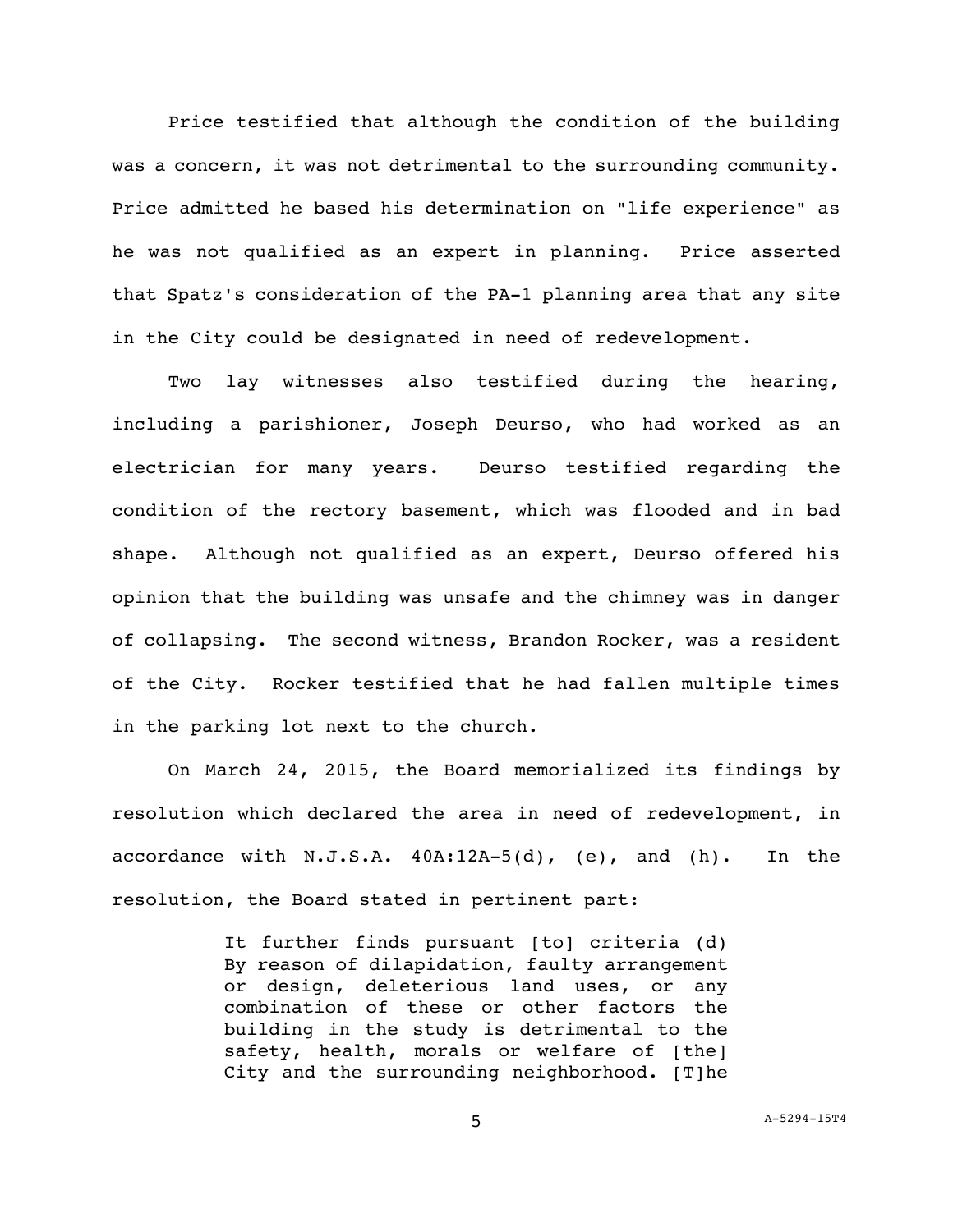residential building is over 100 years in age and contains many elements that would [render] it in substandard condition. It cannot provide handicapped accessibility due to its age and the topographic conditions on the site. The totality of negative conditions would indicate that it would not be cost effective to repair and/or replace the various systems. And pursuant [to] criteria (h) The City . . . is located in the PA-1, Metropolitan Planning Area of the New Jersey State Development and Redevelopment Plan; additionally, the City is located within the designated Hudson County Urban Complex. Smart growth planning principles met by the designation of the study area as an area in need of redevelopment include: the revitalization of the State's [c]ities and [t]owns by the protection, preservation and development . . . in accordance with . . . the provisions of the State Plan; . . . .

. . . .

. . . The study area contains a deteriorated structure and an underutilized parking area which could potentially provide valuable and useful development opportunities for affordable housing. Additionally, the designation of the area would be consistent with smart growth planning principles as stated in the State Development and Redevelopment Plan, as well as the City's Master Plan.

The Commissioners held a hearing on April 7, 2015 to discuss the Board's recommendation. The principal witness was Spatz, who reiterated the information provided in the Report. Mayor Brian Stack also testified as to the need and importance of affordable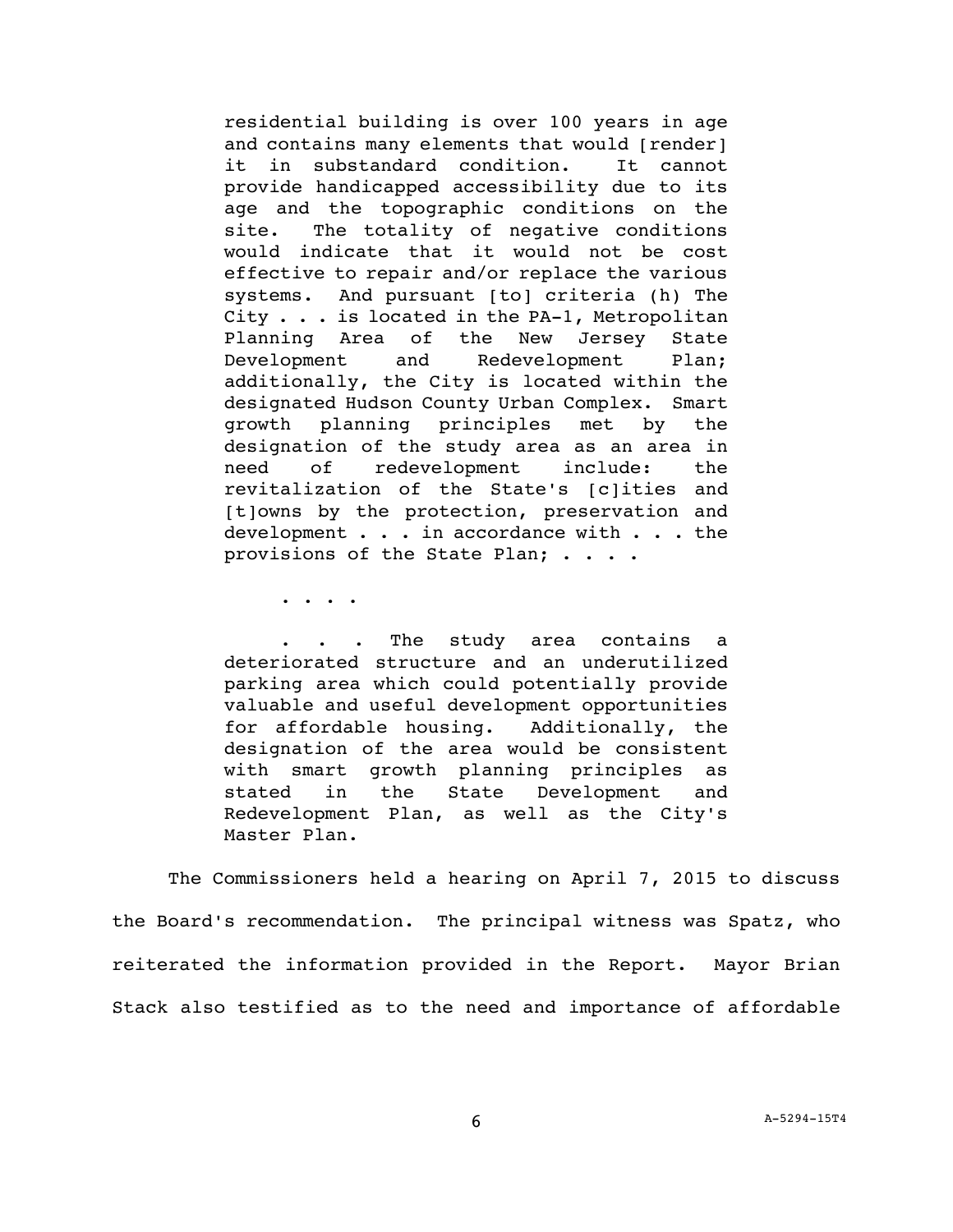housing.<sup>2</sup> Subsequently in June, the Commissioners determined the area to be a non-condemnation redevelopment area and adopted a resolution memorializing their vote. The Commissioners unanimously declared the area in need of redevelopment and authorized the Board to prepare a redevelopment plan.

On June 15, 2015, Spatz presented the redevelopment plan to the Commissioners. After a public hearing, the plan was adopted and an ordinance memorializing its adoption was passed. The resolution noted the "Redevelopment Plan is being adopted as a 'Non-Condemnation Redevelopment Plan'; and as such explicitly precludes the City from using the power of eminent domain to acquire any property in the redevelopment area[.]" Subsequently, Price filed two complaints in lieu of prerogative writs, which were consolidated, challenging the Commissioners' designation of the properties as an area of redevelopment and the redevelopment plan.

In a written opinion, the Law Division judge declared the City's redevelopment resolution and plan null and void. The judge held as to criterion (h) that the "[S]tate's master plan and smart growth principles are not independent grounds for finding an area

i<br>L

 $2$  The plan called for redevelopment of the lots for construction of affordable housing for developmentally disabled adults.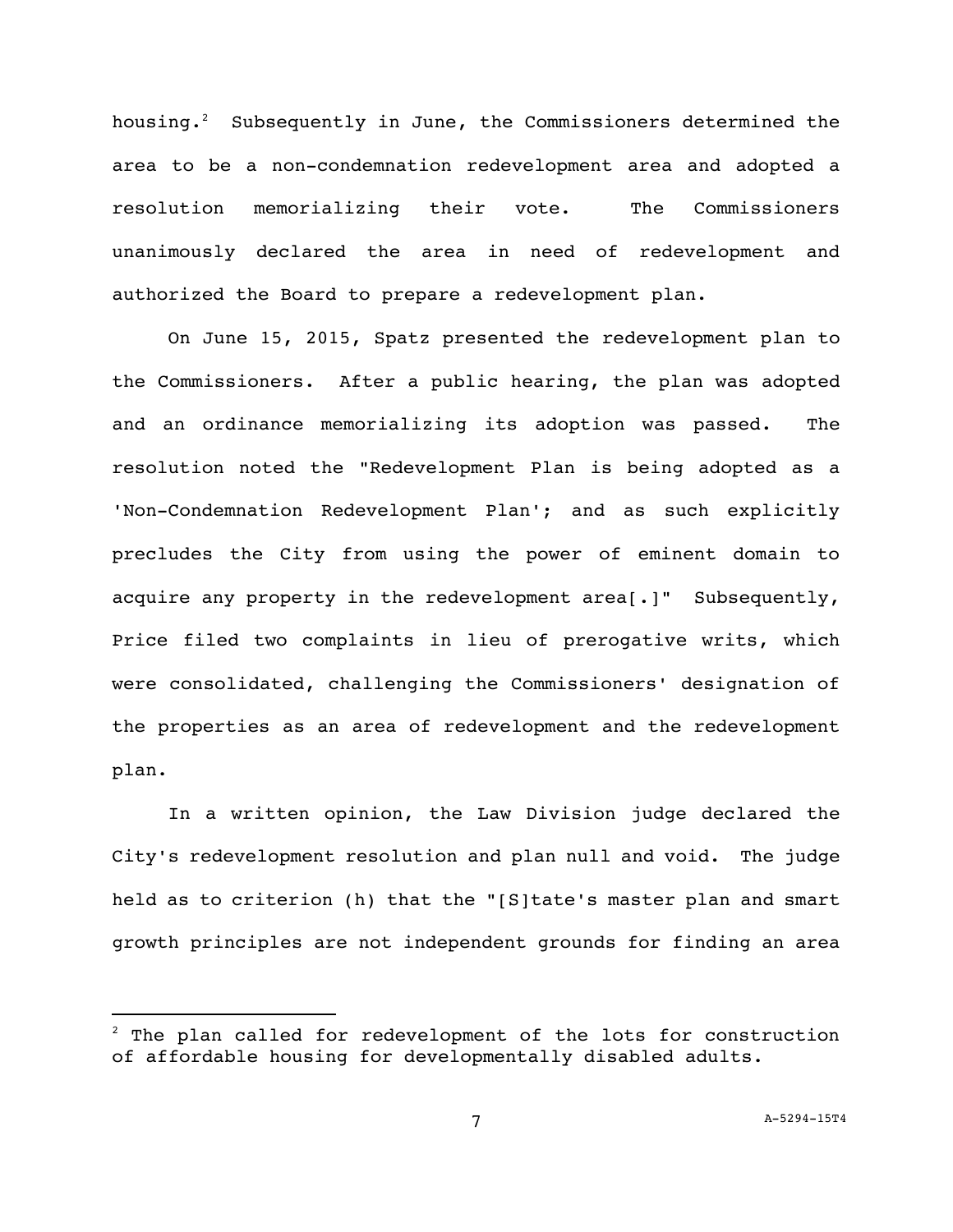'in need of development'." The judge held "a municipality may only zone or regulate land on smart growth principles after it has adopted the state's smart growth principles in its plan."<sup>3</sup>

Further, the judge did not find a detrimental economic, social, or aesthetic impact of the rectory on the community that would satisfy criterion (d). The judge found insufficient evidence to conclude the interior of the parish building was dangerous and noted that Spatz's report included only "casual observations[,]" and was conclusory. The judge acknowledged that while Price, in contravention to the plan, "did not produce expert testimony," the City did not provide sufficient evidence of "detriment" to the community within the Report or the resolution. Given the judge's determination relative to the failure by the City to satisfy any of the statutory criteria, he did not determine if the redevelopment plan conflicted with state law or the City's master plan.<sup>4</sup>

I.

The City raises the following points on appeal:

i<br>L

As our decision is premised upon the City's satisfaction of criterion (d), we do not address the judge's holding on criterion (h).

 $4$  As to criterion (e), which is not before us, the judge held the statute's requirement that ownership issues must cause the properties condition was not met as the church owned the property free and clear. Thus, the judge held the City's reliance on criterion (e) failed as well.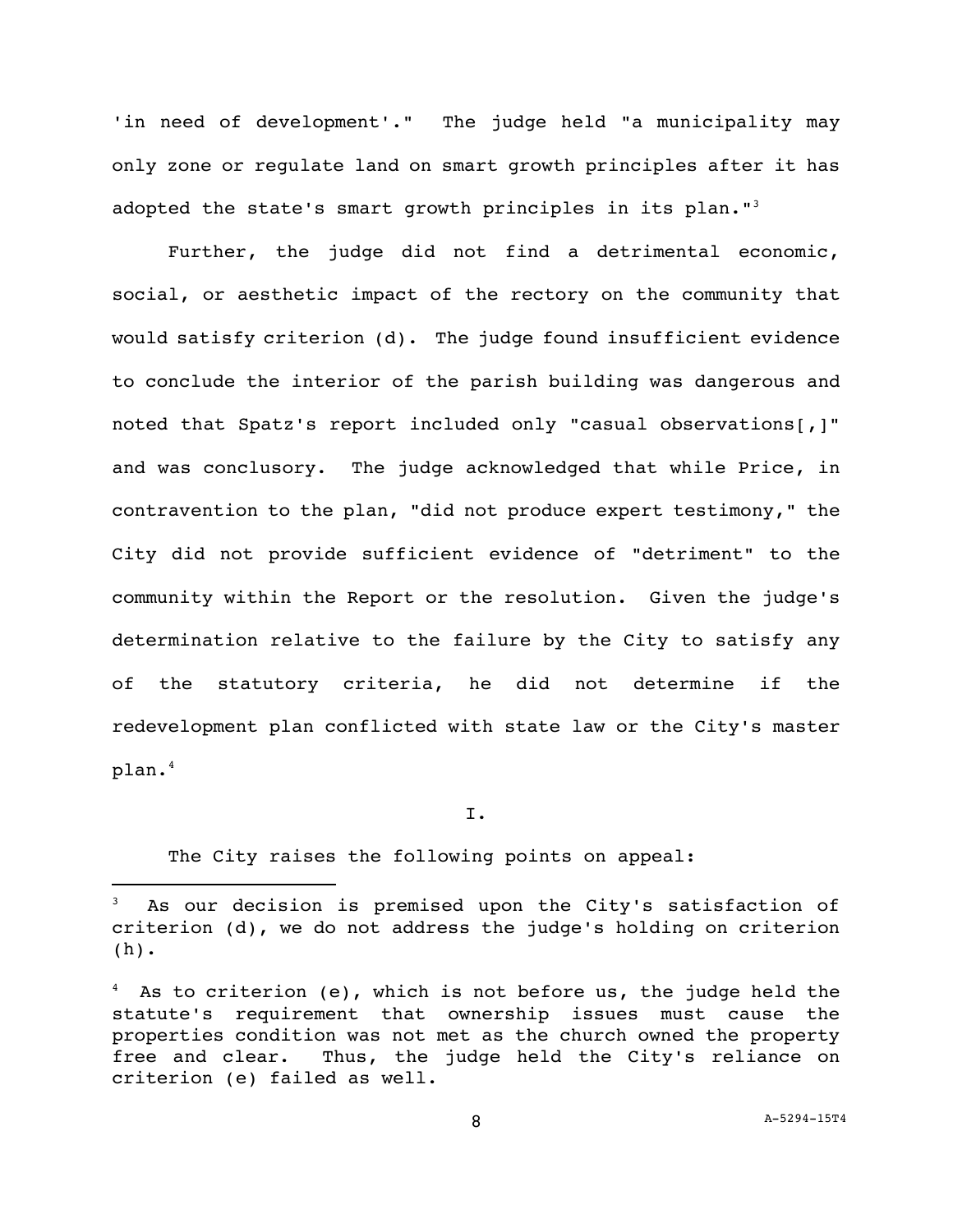#### POINT I

THE COURT ERRED IN HOLDING THAT CRITERION (H) WAS NOT A SUFFICIENT BASIS TO DECLARE THE AREA IN NEED OF REDEVELOPMENT.

### POINT II

THE COURT ERRED IN FINDING THAT THERE WAS NOT "SUBSTANTIAL EVIDENCE" ON THE RECORD TO UPHOLD THE CITY'S DETERMINATION THAT CRITERION (D) APPLIED TO THE SUBJECT PROPERTY.

# POINT III

IF THE APPELLATE DIVISON FINDS THAT THE COURT ERRED IN ITS HOLDING BELOW, AND FINDS THE DECLARATION OF THE AREA IN NEED OF REDEVELOPMENT, THE COURT MUST EXAMINE THE FOLLOWING:

> [A]. THE REDEVELOPMENT PLAN IS NOT SPOT ZONING.

> [B]. THE REDEVELOPMENT PLAN DOES NOT CONFLICT WITH STATE LAW.

> [C]. THE REDEVELOPMENT PLAN DOES NOT CONFLICT WITH THE MASTER PLAN.

A municipal governing body has the authority to determine by resolution whether areas that are within its jurisdiction are areas in need of redevelopment, but must first, by resolution, "authorize the planning board to undertake a preliminary investigation to determine whether the proposed area is a redevelopment area . . . . " N.J.S.A. 40A:12A-6(a). The planning board will make the determination after public notice and a public hearing, and then recommend to the municipal governing body whether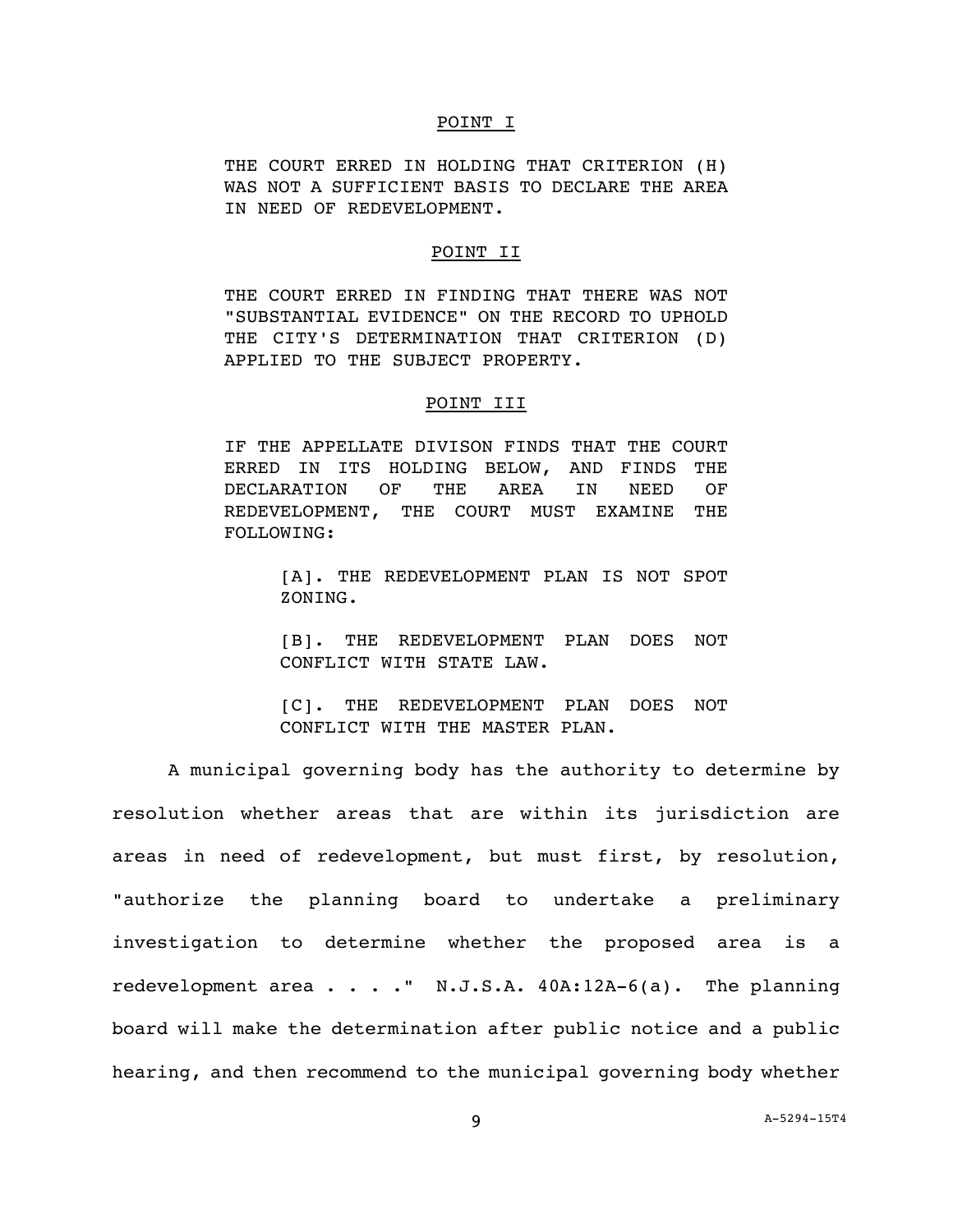it should designate the area in need of redevelopment. N.J.S.A. 40A:12A-6(b). After receiving the recommendation, the municipal governing body may adopt a resolution determining that the area is in need of redevelopment. N.J.S.A. 40A:12A- $6(b)(5)(b)$ .

The role of the trial court in reviewing municipal actions is limited to determining whether such actions are supported by substantial credible evidence. See Levin v. Twp. Comm. of Bridgewater, 57 N.J. 506, 537-39 (1971). It is not the province of the trial court to "second guess" municipal action, "which bears with it a presumption of regularity." Forbes v. Bd. of Trustees, 312 N.J. Super. 519, 532 (App. Div. 1998).

The burden is on the party challenging the municipal action to demonstrate that the action was "not supported by substantial evidence, but rather is the result of arbitrary or capricious conduct on the part of the municipal authorities. Absent such a demonstration [by] the objector, sufficient to raise a material factual dispute, summary judgment must be granted in favor of [the municipal authority]." Concerned Citizens of Princeton, Inc. v. Mayor and Council of Princeton, 370 N.J. Super. 429, 453 (App. Div. 2004) (citations omitted). Likewise, when reviewing the decision of a trial court that has reviewed municipal action, we are bound by the same standards as that of the trial court. Fred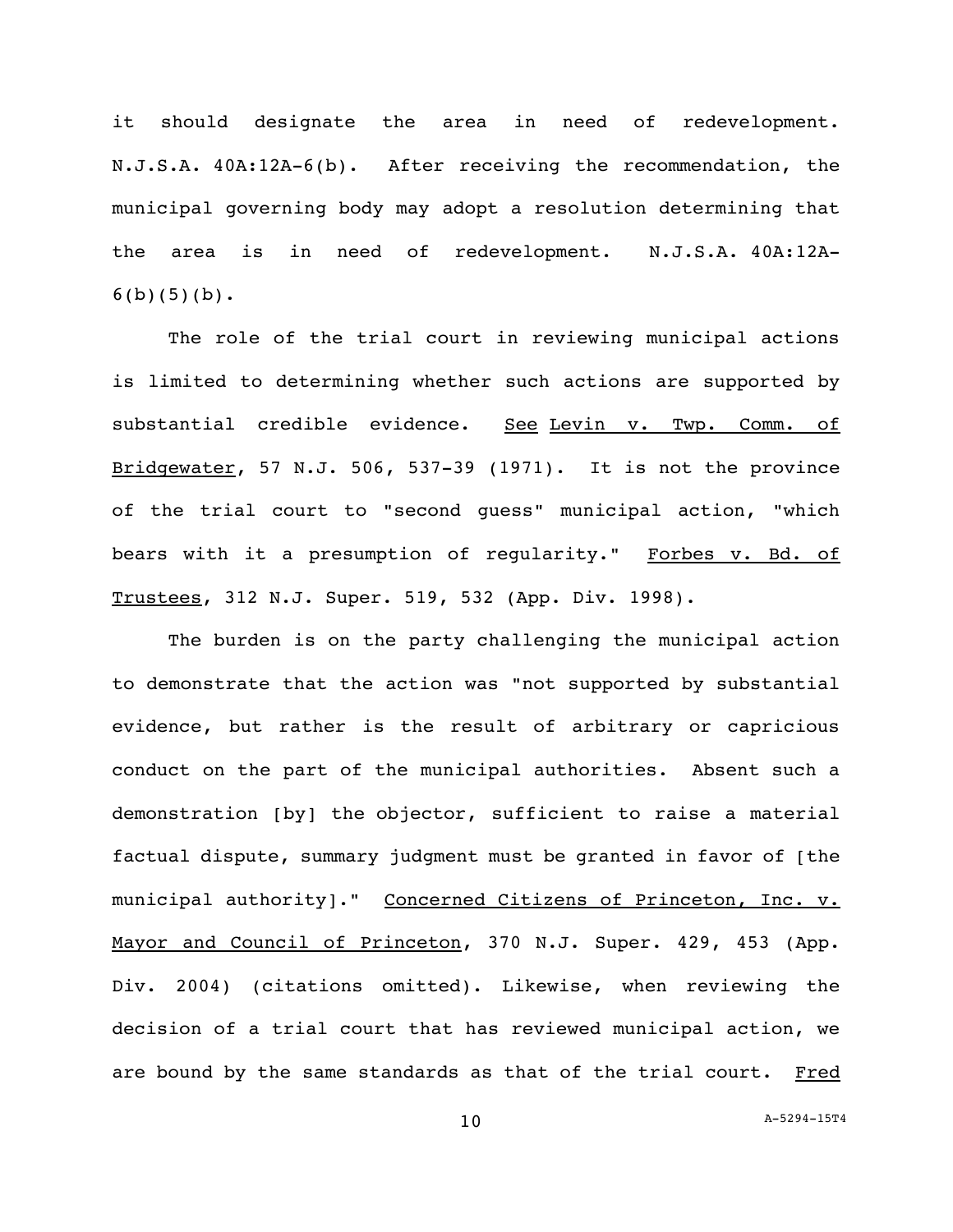McDowell, Inc. v. Bd. of Adjustment of Wall, 334 N.J. Super. 201, 212 (App. Div. 2000). Questions of law are reviewed de novo. Gallenthin Realty Dev., Inc. v. Borough of Paulsboro, 191 N.J. 344, 372 (2007).

### II.

We commence our discussion by addressing whether the City provided sufficient substantial evidence that satisfied criterion (d).

Our Supreme Court has stated that "planning boards and governing bodies . . . have an obligation to rigorously comply with the statutory criteria for determining whether an area is in need of redevelopment." 62-64 Main St., L.L.C. v. Mayor and Council of Hackensack, 221 N.J. 129, 156 (2015). "In general, a municipality must establish a record that contains more than a bland recitation of applicable statutory criteria and a declaration that those criteria are met." Gallenthin, 191 N.J. at 373. "A resolution adopted by a planning board or governing body should clearly articulate the factual findings that support the statutory criteria for designating an area as in need of redevelopment." 62-64 Main Street, L.L.C., 221 N.J. at 157. Still, "the discretion exercised by municipal authorities 'is not unfettered.'" Ibid.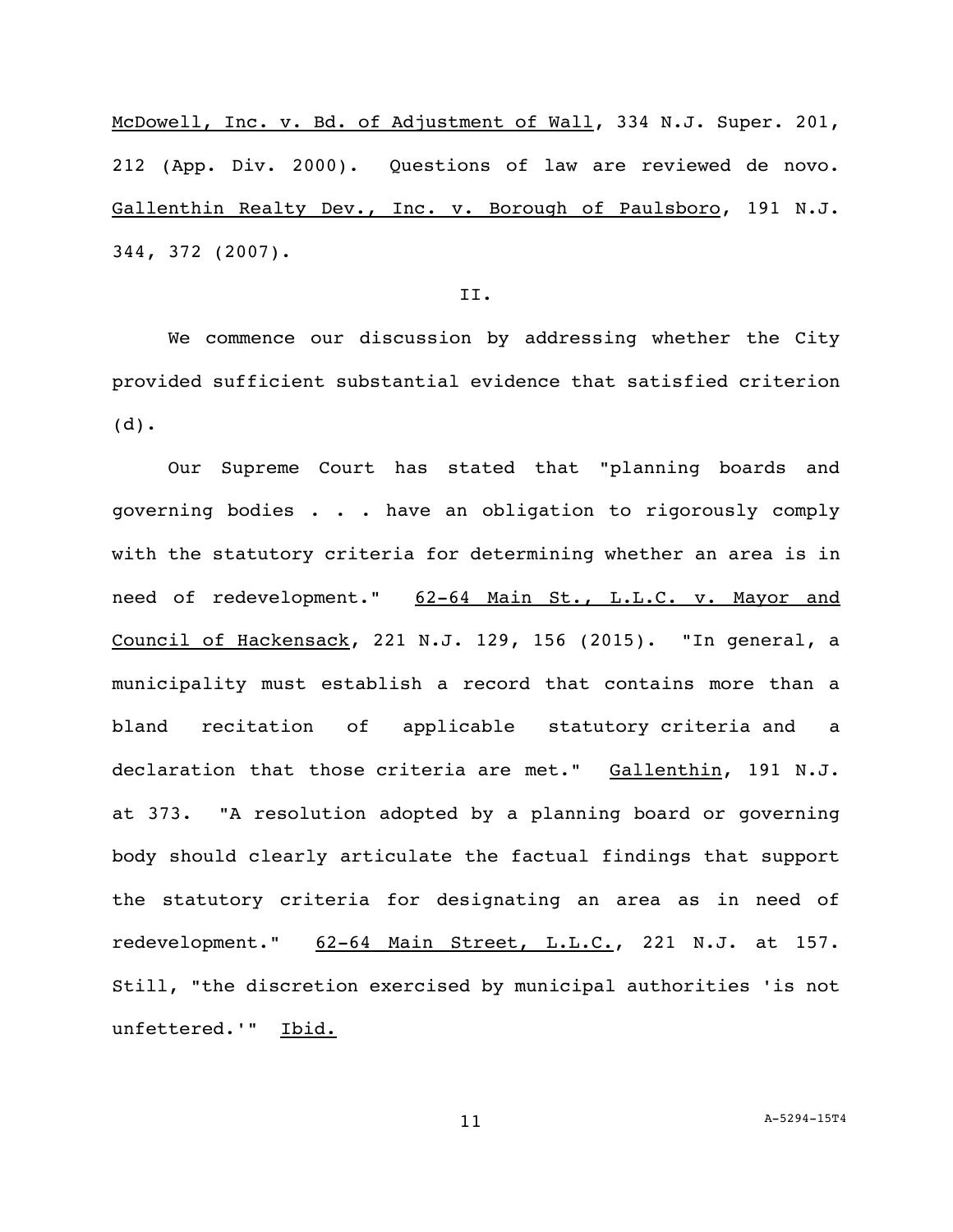Here, we are satisfied that the Report, coupled with Spatz's unrebutted testimony, provided the required substantial evidence to support the Board's classification as a non-condemnation area in need of redevelopment under criterion (d). The Report found criterion (d) applied based upon Spatz's testimony that the basement flooding in the rectory would affect the electrical system in the building; based upon the probable presence of lead paint, which posed a danger to the occupants (and, we add, to those members of the community who visited the rectory); and based upon the potential for collapse due to the cracked foundation.

On the other hand, Price provided no evidence to rebut the City's determination of the building's condition. No argument was offered before the Board by Price that Spatz was not an experienced city planner. Price only challenged whether the condition of the building was "detrimental to the safety, health, welfare, and morals of the community." The Board, in the exercise of its discretionary authority, found that the property was in such a condition and therefore it qualified as in need of redevelopment.

"Redevelopment designations, like all municipal actions, are vested with a presumption of validity." Concerned Citizens, 370 N.J. Super. at 452 (citation omitted); 62-64 Main Street, L.L.C., 221 N.J. at 157. Moreover, it is presumed that redevelopment determinations are accompanied by adequate factual